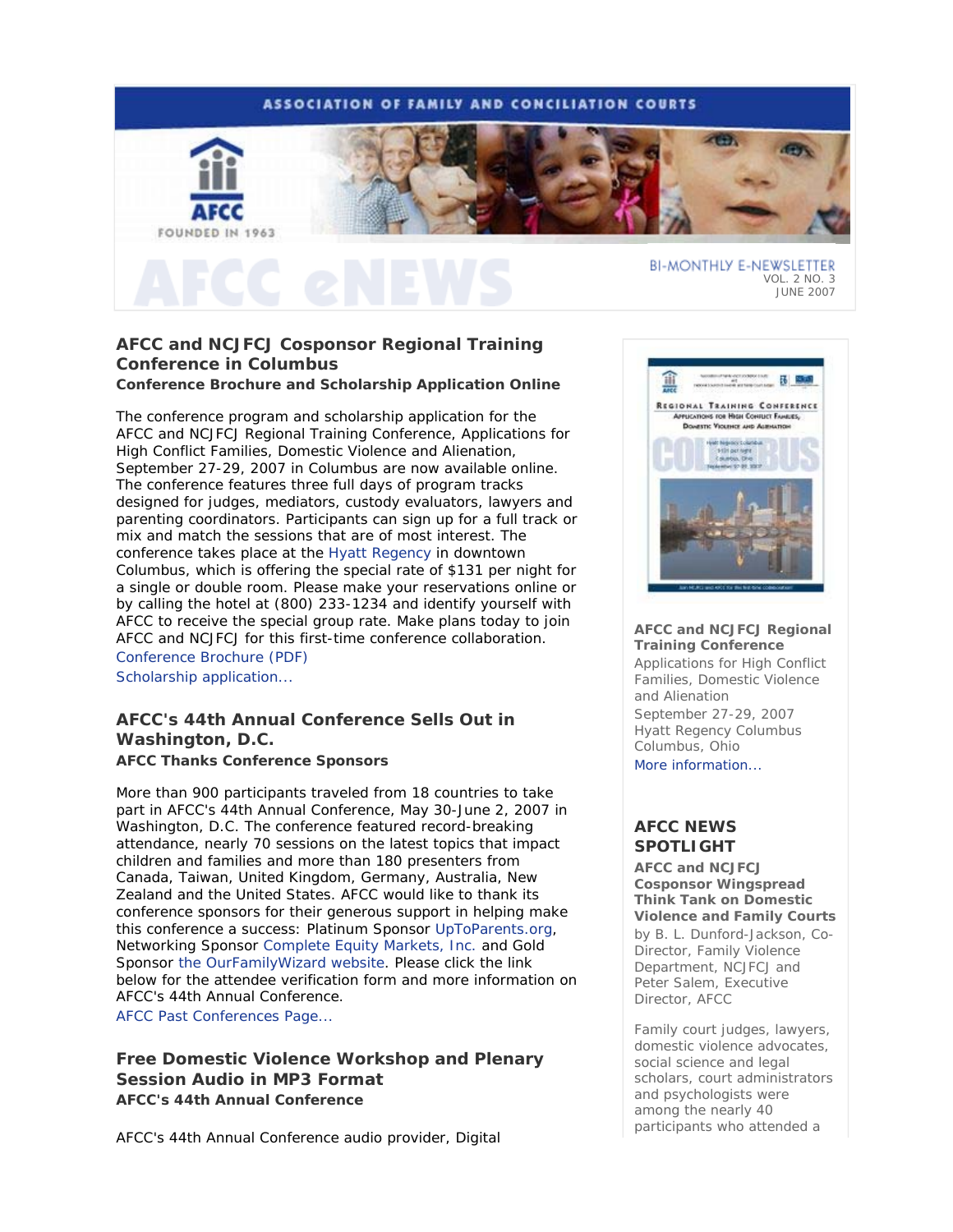Conference Providers, Inc., is offering free online access to audio for the workshop, *Differential Assessment and Intervention in Domestic Violence Cases*, presented by Hon Susan B. Carbon, Billie Lee Dunford-Jackson, J.D., Hon. William G. Jones (ret.) and Nancy Ver Steegh, J.D., M.S.W. *AFCC eNEWS* subscribers are invited to listen online by clicking the link below. AFCC members also have access to plenary sessions from the conference for free download by logging into the Member Center on the AFCC Web site.

Listen to Differential Assessment and Intervention in Domestic Violence Cases...

Plenary Session Audio in MP3 Format (Members Only)

# **RESEARCH UPDATE**

**Mothers with ADHD Have Children with More Problems** *Courtesy of J.M. Craig Press, Inc.*

We have known for some time that certain mental health problems, such as depression, serious mental illness, and substance abuse can impact child rearing when they are severe enough. This is the first study we have seen that examines the role of Attention-Deficit/Hyperactivity Disorder (ADHD) in child rearing. The authors' major hypothesis was that ADHD mothers would monitor their children differently from other mothers. Read more...

# **CASE LAW UPDATE**

# **Arbitration of Divorce Actions**

*by Barbara Glesner Fines, Ruby M. Hulen Professor of Law, University of Missouri-Kansas City*

The Michigan Court of Appeals held that a divorce court erred in granting default judgment against the husband for failing to participation in arbitration in light of the court's own failure to comply with the requirements of the Domestic Relations Arbitration statute regarding written agreements to arbitrate and judicial disclosures regarding the process. The split opinion provides interesting reading as the judges debate the importance of the procedural protections in the arbitration statute against the importance of judicial contempt power. Johnson v. Johnson, 2007 Mich. App. LEXIS 1480 (June 7, 2007) View opinion (PDF)

For more daily case law and other legal developments, visit the Family Law Prof Blog.

# **INTERNATIONAL NEWS**

**Justice Canada's New Publication for Children** *Courtesy of the Department of Justice Canada* 

The Department of Justice Canada has a new publication for children between the ages of nine and twelve. Entitled, *What Happens Next? Information for kids about separation and divorce*, this booklet is designed to help children learn about family law and give them an idea of the legal processes that parents may go through when they split up. It is also meant to help children realize it's normal for them to have an emotional

Think Tank on Domestic Violence and Family Courts, cosponsored by AFCC and the National Council of Juvenile and Family Court Judges (NCJFCJ) on February 15-17, 2007 at the Johnson Foundation's Wingspread Conference Center in Racine, Wisconsin.

Read article...

# **MARK YOUR CALENDAR**

**AFCC 45th Annual Conference**

May 28-31, 2008 Westin Bayshore Resort Vancouver, BC, Canada www.afccnet.org

# **AFCC Chapters**

#### **Texas Chapter Annual Conference**

*Child custody and Mental Health Professionals - Social Sciences on the Witness Stand* October 5-6, 2007 Doubletree Hotel Austin, Texas www.texasafcc.org

#### **Florida Chapter Annual Conference**

*Moving from Conflict to Harmony: A Medley of Opportunity*  November 2-3, 2007 Wyndham Hotel Orlando, Florida www.flafcc.org

#### **Arizona Chapter Annual Conference**

February 8-10, 2008 Hilton Sedona Hotel & Spa Sedona, Arizona www.azafcc.org

#### **California Chapter Annual Conference**

February 8-10, 2008 Sheraton Delfina Santa Monica, California www.afcc-ca.org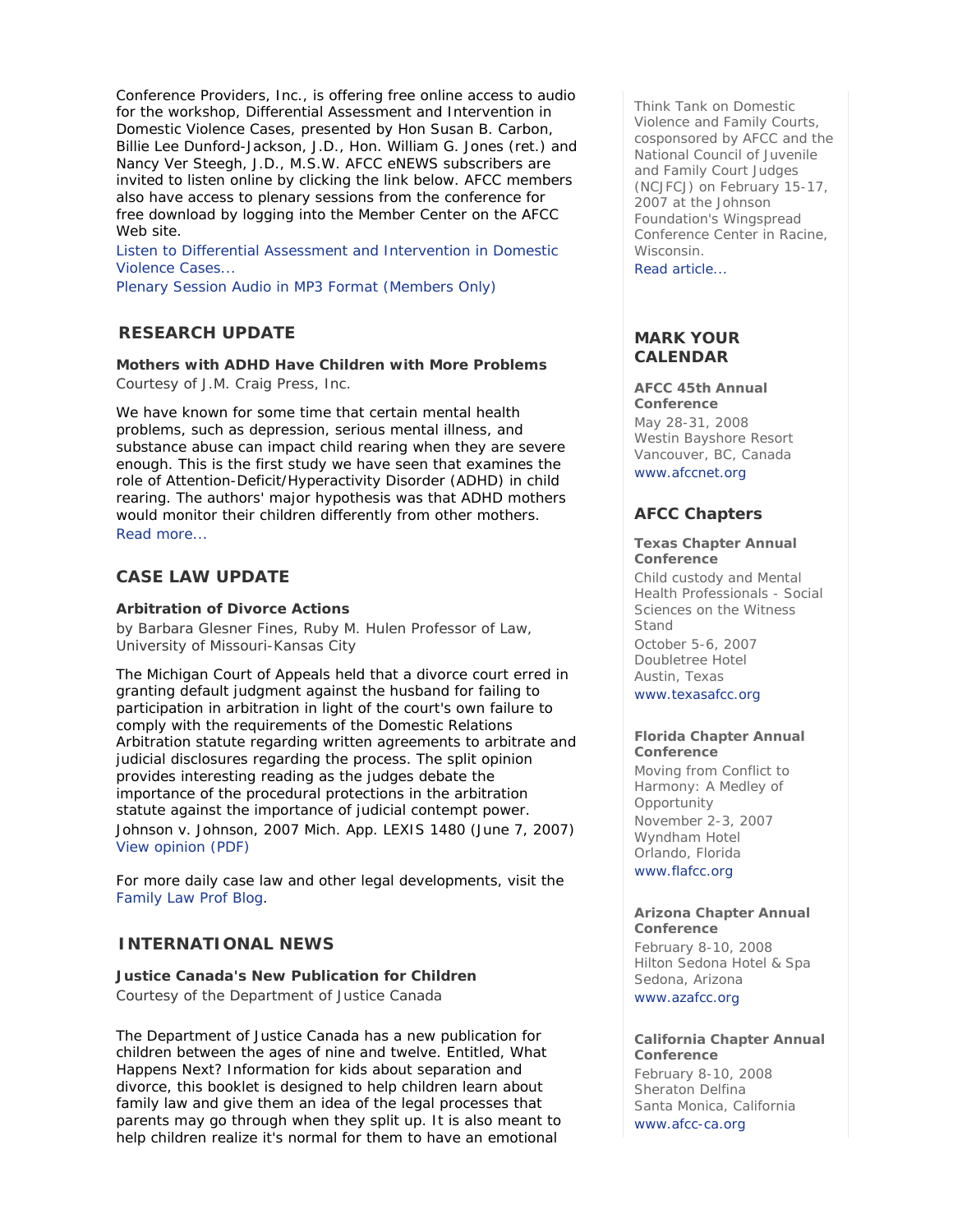response to their parents' separation and encourages them to talk with someone they trust. A PDF of the 64-page booklet is available in its entirety online by following the link below. More information...

# **Drops from Down Under - Publication Gone Wrong**

*by Hon. Graham Mullane, New South Wales, Australia*

Under section 121 of the Australian Family Law Act, it is an offence to publish names of the children, the parties or witnesses in proceedings in the Family Court or information identifying any of them. There is an exception where the publication is permitted by an order of the Court. Read more...

## **News from Across the Pond**

*by Karen Mackay, Chief Executive, Resolution, Kent, England*

Family law and the family law environment is in a state of constant flux in England and Wales (Scotland and Northern Ireland are separate jurisdictions). Part of Resolution's job, as the largest association of family lawyers in the UK, is to lobby for better family law and better procedures, so the family justice system works in the best interests of the users, the clients. Solicitors (attorneys), as repeat players in the family justice system, have a unique insight into the effect of the operation of the courts and family legislation on those people who find themselves often reluctantly, frequently fearfully and almost always at the most emotionally fraught times in their lives caught up in the system.

Read more...

## **Judicial Training Program in Iran**

*by Dr. Willie McCarney, Past President, International Association of Youth and Family Judges, Past Chairman of the Northern Ireland Youth and Family Courts Association, Belfast, Ireland* 

In 2006, I was invited as one of two international experts to assist with a Judicial Training Program in Iran. As is usual in such circumstances, I began by doing a little homework. Read more...

# **FEATURED ARTICLES**

## **Negotiating Like a Woman - How Gender Impacts Communication between the Sexes**

*by Nina Meierding and Jan Frankel Schau, courtesy of Mediate.com*

Anyone who has ever been married will admit that men and women argue differently. It should be no surprise to learn that women and men negotiate and communicate differently as well. After many years of practicing law and serving as mediators, the authors believe that there are certain ways than men communicate that are distinct from "a woman's voice." Mediators and representatives can utilize their knowledge of gender communication to foster better resolutions between parties.

Read more...

# **JOIN AFCC**

Are you a member? Join or Renew | View Benefits

# **EMAIL UPDATE**

Subscribe, Unsubscribe or Update Your Email Address AFCC will never share, distribute or publicize your email address.

# **ABOUT AFCC eNEWS**

*AFCC eNEWS* is a bi-monthly e-newsletter published by the Association of Family and Conciliation Courts (AFCC). *AFCC eNEWS* provides professionals with time sensitive and up-to-date topics including case law updates, research innovations and international news.

AFCC eNEWS archive...

**Web Site Version:**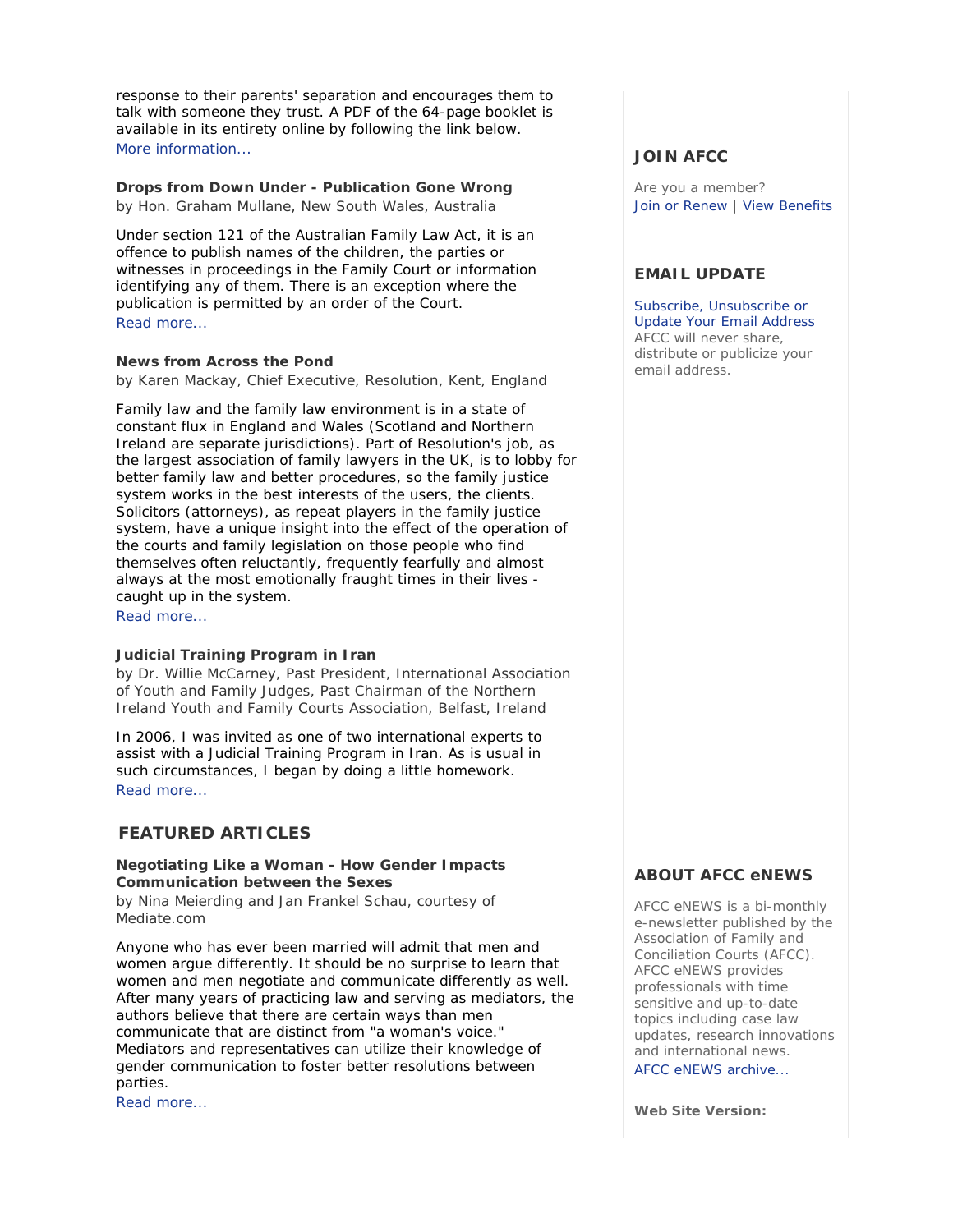## **Responds to Colorado Bar Advisory Opinion**

*by Talia Katz, Executive Director, International Academy of Collaborative Professionals*

Three state statutes have been enacted recognizing the legitimacy of collaborative law (Texas, North Carolina, and California) and ethics opinions regarding collaborative law have been rendered in six jurisdictions in the United States. Five of these opinions concluded that the practice of collaborative law is consistent with the code of legal ethics in that jurisdiction. The most recent opinion, from the state of Colorado in February 2007, concluded that a collaborative participation agreement that lawyers as well as clients execute violates rule 1.7 of the Colorado Rules of Professional Conduct. The IACP Task Force on Ethics has published a response to the Colorado opinion. View CBA Ethics Opinion...

View IACP Ethics Task Force Response (PDF)

If you are having trouble viewing this email correctly, please view the Web site version by clicking here.

**Editor:**  David Vigliotta

AFCC welcomes your comments, questions or feedback. Please email the editor by clicking here.

> 6525 Grand Teton Plaza Madison, WI 53719 Phone: 608.664.3750 Fax: 608.664.3751 www.afccnet.org

Professionals dedicated to improving the lives of children and families through the resolution of family conflict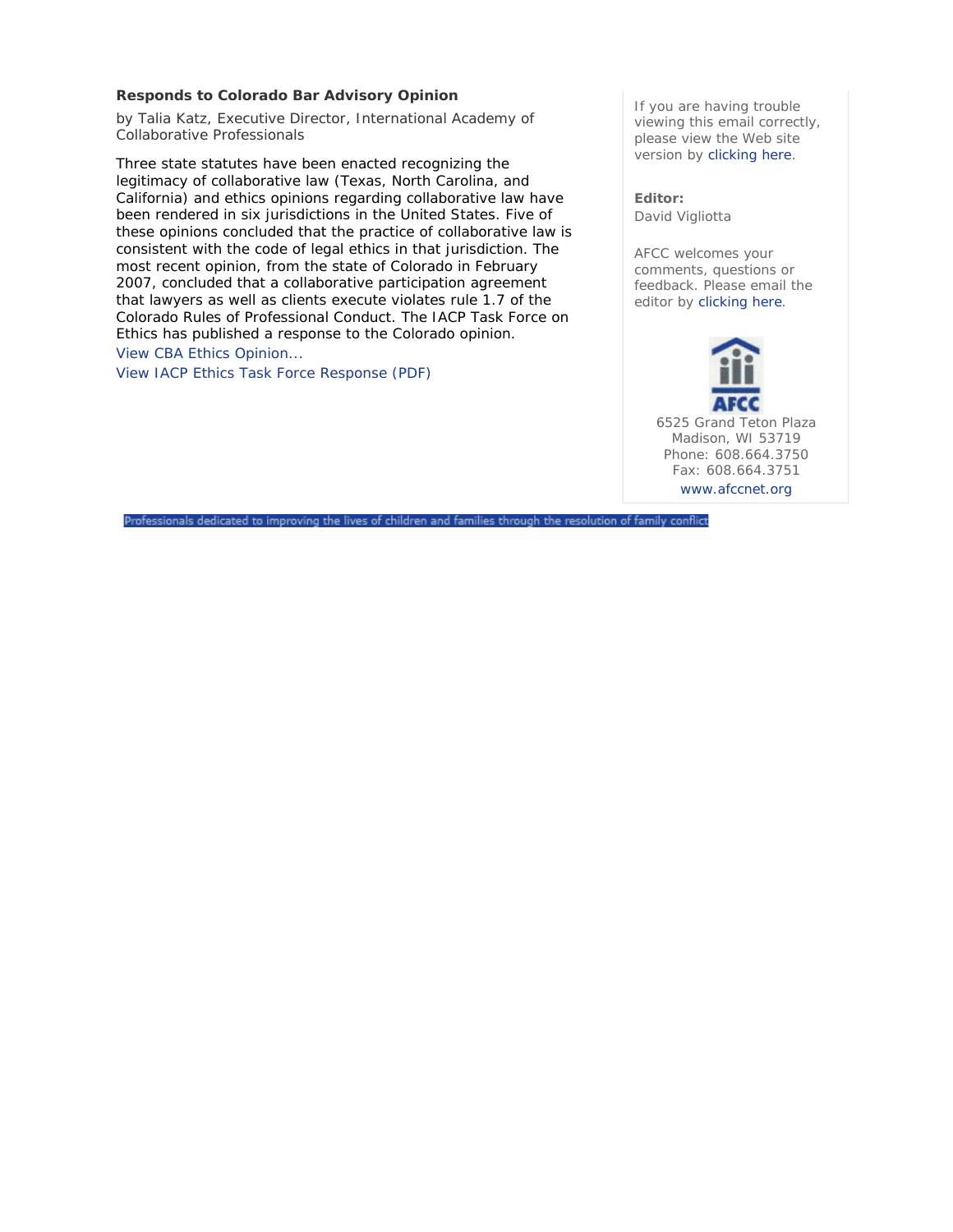



- **Family Court Review**
- **AFCC Conference Audio**
- **AFCC News**
- **Member Directory**
- **Member Resources**
- **Chapter Resources**
- **AFCC HOME**



## **AFCC NEWS Spotlight**

*This article was article was originally published in the Spring 2007 issue of AFCC's quarterly print newsletter, the* AFCC NEWS*. AFCC members can access this issue along with the archives dating back to the Fall of 2001 in PDF format by logging onto the Member Center of the AFCC Web site.* 

#### **AFCC and NCJFCJ Cosponsor Wingspread Think Tank on Domestic Violence and Family Courts**

*by B. L. Dunford-Jackson, Co-Director, Family Violence Department, NCJFCJ and Peter Salem, Executive Director, AFCC*

Family court judges, lawyers, domestic violence advocates, social science and legal scholars, court administrators and psychologists were among the nearly 40 participants who attended a Think Tank on Domestic Violence and Family Courts, cosponsored by AFCC and the National Council of Juvenile and Family Court Judges (NCJFCJ) on February 15-17, 2007 at the Johnson Foundations' Wingspread Conference Center in Racine, Wisconsin.

Participants spent two days addressing critical issues raised by the growing awareness that not all uses of violence in intimate relationships are the same. It has been widely acknowledged that domestic violence varies according to the motivation of the abusing partner; the significance of the violence to the victim and other members of the household; whether or not the violence is likely to recur; and whether it is likely to be accompanied by controlling or manipulative behaviors.

However, state laws generally treat all uses of violence in these relationships the same; interventions are often one-size-fits-all; and the implications of these differences for custody and visitation decisions in family court remain largely unexplored. Moreover, various interest groups often send conflicting messages about appropriate interventions and outcomes in these cases, so that direct service providers who work with families where domestic abuse has been alleged or identified may be furnished contradictory information.

Until this Think Tank, there had been no large-scale gathering of the disparate views of many relevant professions, and no attempt to resolve differences in ways that will improve system outcomes for families afflicted by these problems. AFCC and NCJFCJ invited participants specifically to consider the different uses of violence in interpersonal relationships and how to assess cases accurately; what interventions might prove effective in the various kinds of cases; and what outcomes, especially regarding custody and visitation decisions, are appropriate for each.

Participants heard a summary of the research literature and spent significant time working in small multidisciplinary groups. As a result, several working groups emerged that intend to continue their work beyond Wingspread:

• A terminology group will work toward identifying and resolving differences in use of language among the various professional groups to help fashion a common understanding of the terms of art that practitioners use.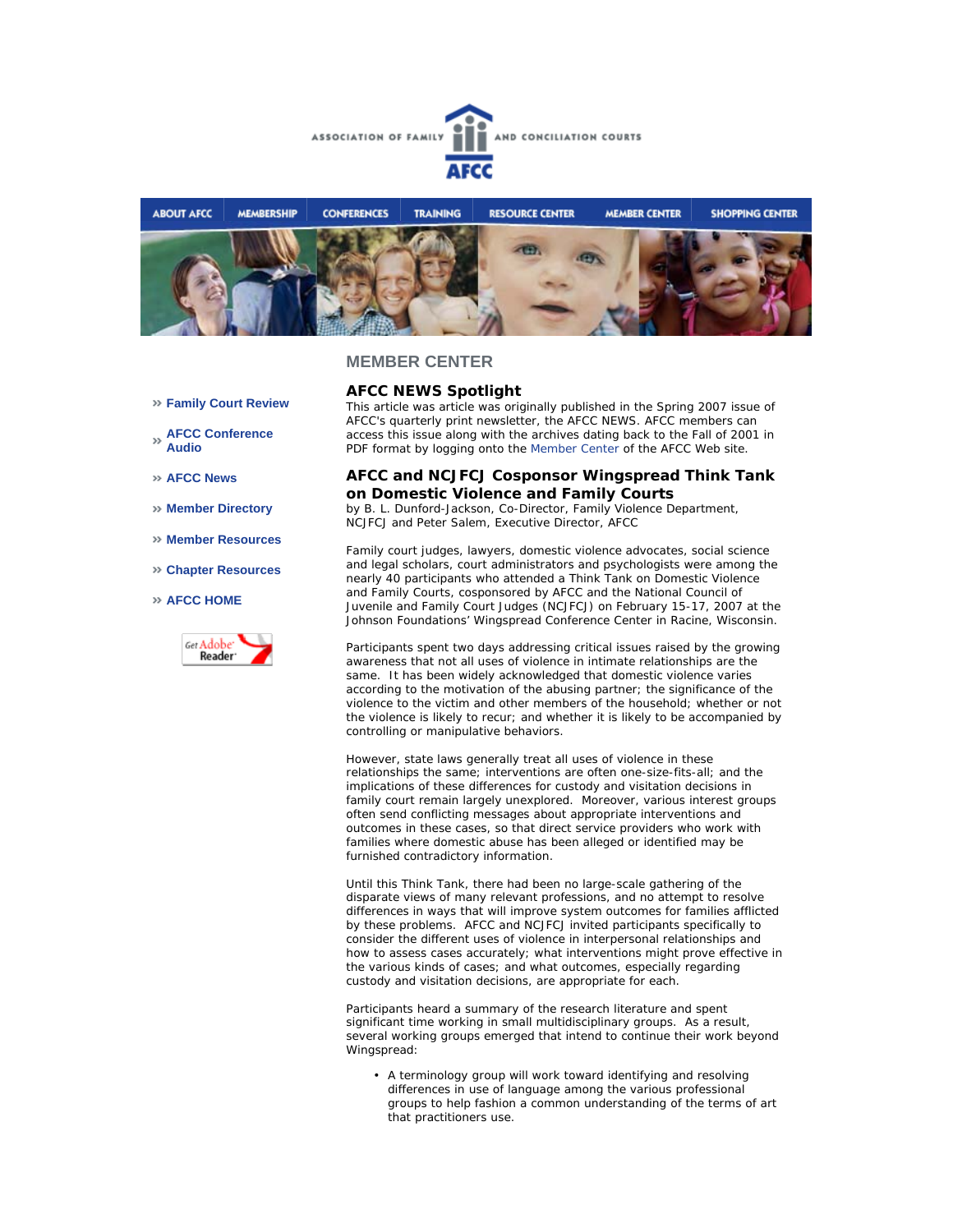- A screening group will assess various screening instruments and attendant processes for their subtlety, cultural intelligence and sensitivity to dangerousness in the cases to which they are applied.
- A cultural group will work on heightening the cultural sensibility of professionals working with families suffering interpersonal violence
- An education group will focus on improved legal and other continuing education on these issues.
- An outcomes group will attempt to distinguish appropriate custody and visitation results from these various cases.

While there was significant consensus around important issues, and in fact the participants concluded the meeting by fashioning an encouragingly comprehensive statement of concurrence, the Wingspread meeting was a first step in a long-term and collaborative effort to be facilitated by AFCC and NCJFCJ. All participants committed to continue working together, with the ultimate goal that each family suffering intimate violence will receive the safest and most effective interventions and be able to achieve custody and visitation outcomes that best protect family members and meet the needs of children.

6525 Grand Teton Plaza, Madison, WI 53719 Phone 608.664.3750 Fax 608.664.3751 afcc@afccnet.org www.afccnet.org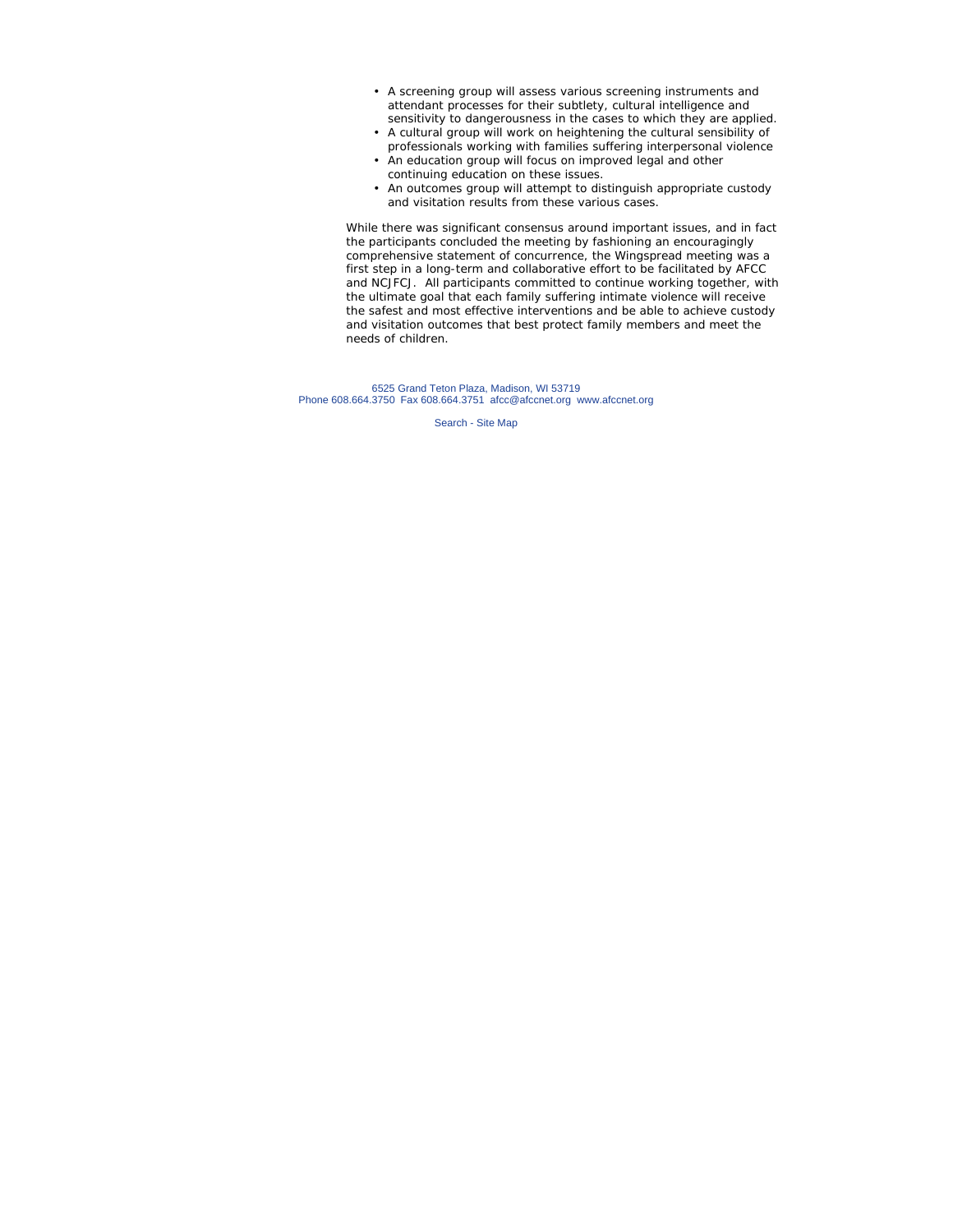



**Family Court Review** 

**AFCC Conference Audio** 

**AFCC News** 

- **Member Directory**
- **Member Resources**
- **Chapter Resources**

#### **AFCC HOME**



**Judicial Training Program in Iran**

*by Dr. Willie McCarney, Past President, International Association of Youth and Family Judges, Past Chairman of the Northern Ireland Youth and Family Courts Association, Belfast, Ireland*

In 2006, I was invited as one of two international experts to assist with a Judicial Training Program in Iran. As is usual in such circumstances, I began by doing a little homework.

Iran, formerly known as Persia, is a Middle-Eastern country located in Western Asia. Its total land mass is 636,300 miles (1,648,000 kilometers), about the same size as Alaska or approximately twice the size of Texas.

Tehran, where the workshop was to be held, has been the capital of Iran since 1795. Its population (as of 2006) is 12,651,000. There are several intricately connected governing bodies, some of which are democratically elected and some of which are appointed. My main focus was, necessarily, on judicial matters.

Some of my colleagues expressed surprise that I was undertaking a mission to Iran. My expertise lies in the promotion of children's rights, including international standards and best practices. Sensitization to the implementation of best practices can best be done by local trainers drawn from the ranks of professionals in all sectors working with children. UNICEF's invitation was for myself and Justice Renate Winter to organize a Training of Trainers workshop in Tehran from December 4-11, 2006.

I did not anticipate an easy mission. My preconceived view of Iran was of a country run by hard-line clerics who interpreted Sharia (Islamic) law literally. I did not expect them to be open to exhortations to comply with international law. At the same time I felt I would not be doing my job if I did not challenge them on areas where they were clearly out of step such as discrimination against minority groups, the age of criminal responsibility and the use of the death penalty for children under 18.

In the event, participants demonstrated a high standard of knowledge on juvenile justice and child protection related issues. Clearly earlier workshops organized by UNICEF had been very effective. Some of the more progressive judges have already introduced a range of alternatives to custody and there is a general acceptance that custody should be a matter of last resort. There is a keen interest in introducing a restorative justice approach.

While the death penalty remains on the statute books they assured me that children are only executed in really exceptional cases. A recent execution to which I referred had been of a 17-year-old who had raped and then murdered his victim.

There was general agreement that the discrepancy between the age of criminal responsibility for girls (9) and boys (16) is untenable under human rights legislation and a willingness to move towards a common age. Everyone agreed with a proposal to raise the age for girls to 13 as an interim step. I had an opportunity to speak to the Chair of the Parliamentary Committee on Juvenile Justice who was also in agreement. Unfortunately, the Council of Guardians has vetoed any change at this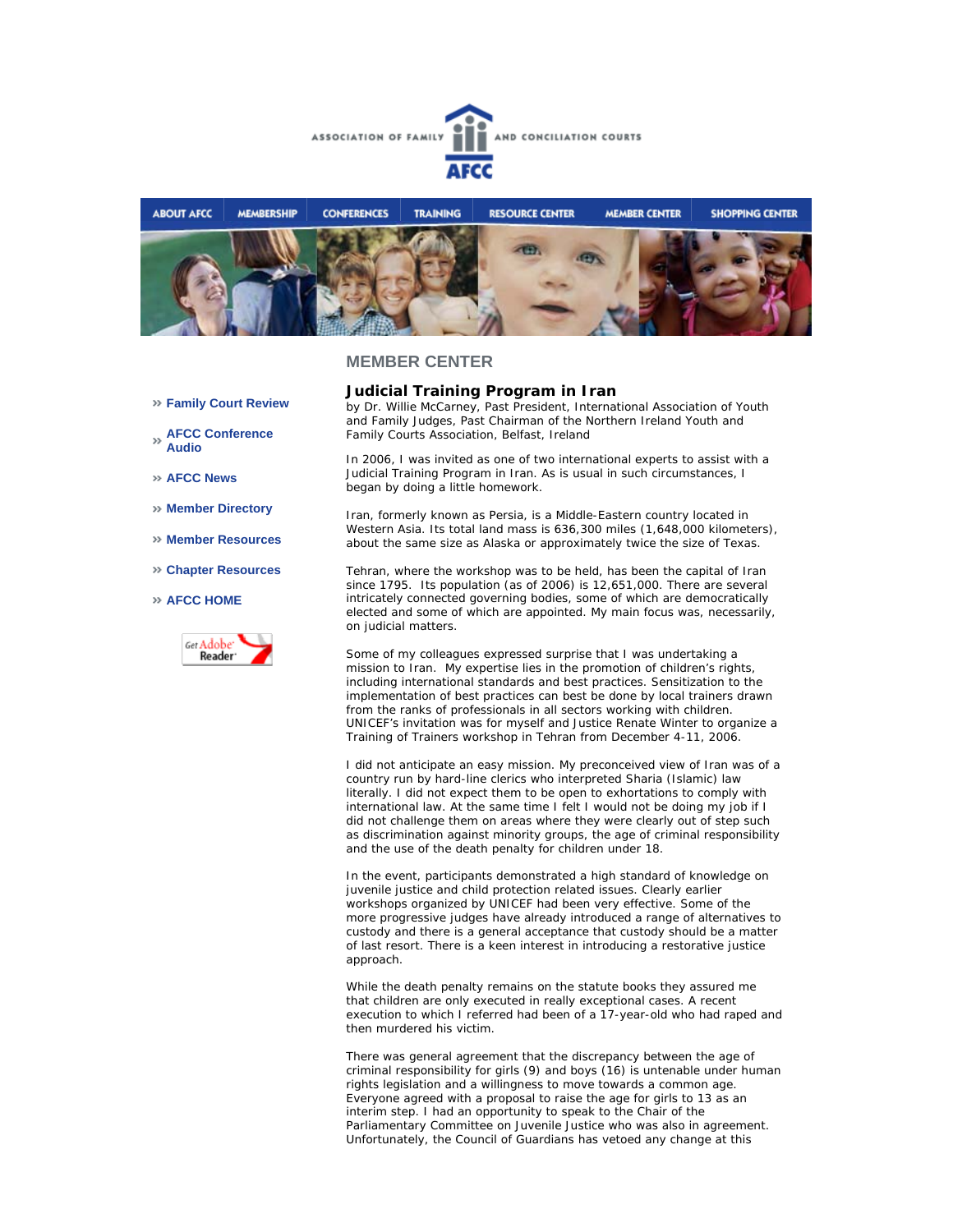time.

I was greatly heartened by the responsiveness of all participants, their desire to meet international standards and their willingness to learn from examples of best practice – both local and international. Visits were provided to the Youth Court of Tehran and the Tehran Juvenile Correction and Rehabilitation Centre. Participants also had an opportunity to view videos of closed institutions in remote areas of Iran which set a very high standard for others to follow.

I found my mission to Iran a very rewarding experience reinforced by the fact that the participants expressed satisfaction with the workshop.

6525 Grand Teton Plaza, Madison, WI 53719 Phone 608.664.3750 Fax 608.664.3751 afcc@afccnet.org www.afccnet.org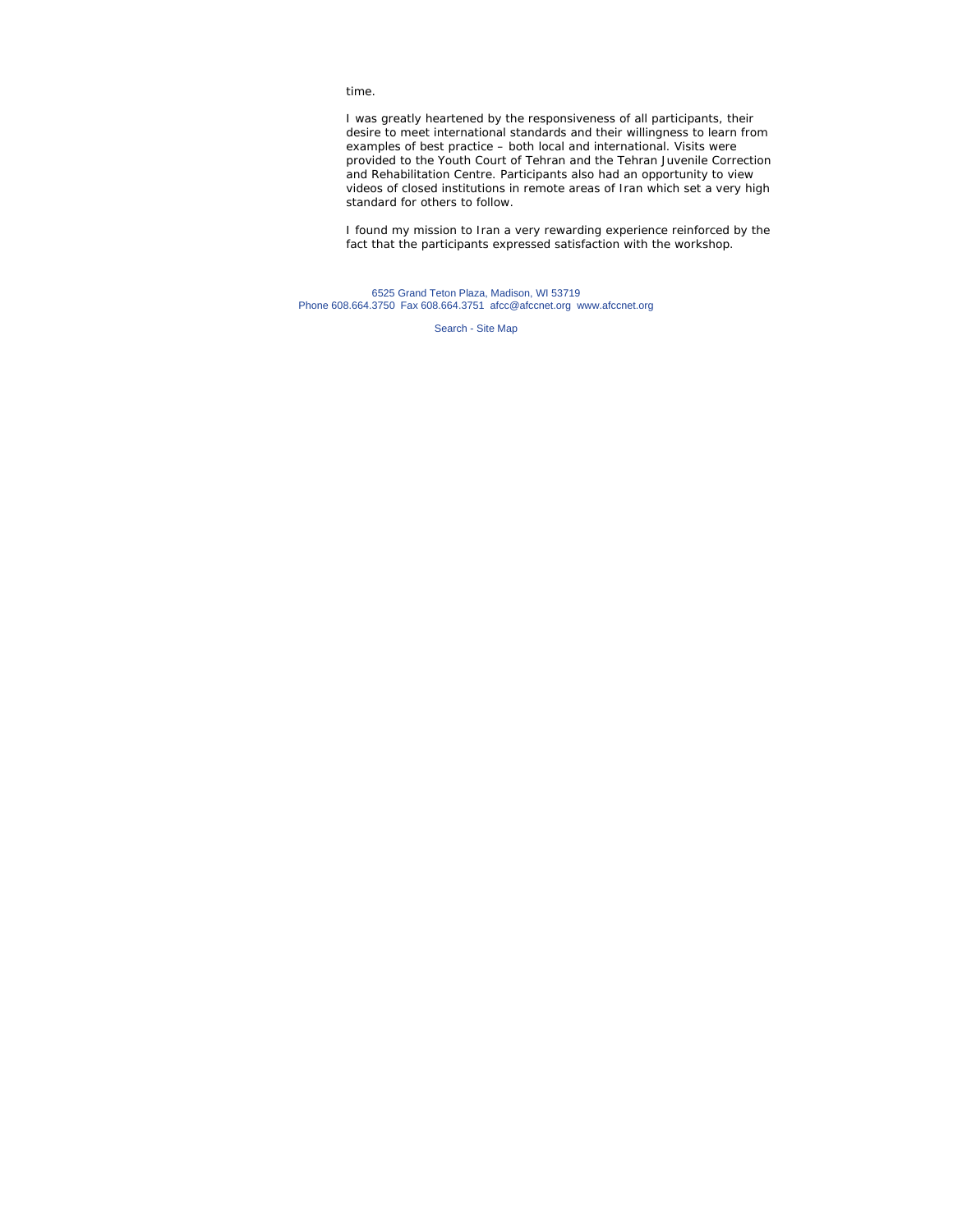



- **Family Court Review**
- **AFCC Conference Audio**
- **AFCC News**
- **Member Directory**
- **Member Resources**
- **Chapter Resources**
- **AFCC HOME**



**News from Across the Pond** *by Karen Mackay, Chief Executive, Resolution, Kent, England*

Family law and the family law environment is in a state of constant flux in England and Wales (Scotland and Northern Ireland are separate jurisdictions). Part of Resolution's job, as the largest association of family lawyers in the UK, is to lobby for better family law and better procedures, so the family justice system works in the best interests of the users, the clients. Solicitors (attorneys), as repeat players in the family justice system, have a unique insight into the effect of the operation of the courts and family legislation on those people who find themselves often reluctantly, frequently fearfully and almost always at the most emotionally fraught times in their lives - caught up in the system.

Resolution has a strong vision of making family justice work better for the users/clients, promoting a family justice system that not only delivers fairness but also reduces stress and acrimony. This means we are actively involved in lobbying for changes to the law and changes to how the family justice system operates - sometimes reactively in response to government or administrative initiatives, sometimes pro-actively to try and bring about beneficial changes in the law.

#### **A new system for child support**

Currently the reform of the Child Support Agency is on our minds. Thirteen years after the original Child Support Agency was established, it is widely seen as a failing agency, with over 3.5 billion (pounds) in uncollected arrears and a sorry tale of over 50% of child support assessments incorrectly calculated. The Agency has been reformed twice before but the changes have still not delivered results and, if anything, have complicated matters further by having to run several systems at the same time.

A new bill is being introduced, which will establish a new body, the Orwellian sounding Child Maintenance and Enforcement Commission or C-MEC. In its bill, the Government is hoping to significantly reduce the administrative burden for the new agency by encouraging more parents to make private arrangements for child maintenance. However, Resolution is concerned that private arrangements made in this way will not be enforceable, making it difficult to see what incentive there could be for large numbers of parents to go down this route. We want to see the Courts able to apply the child maintenance formula where they are dealing with other financial matters in a divorce. However, the government is inexplicably opposed to returning this power to the Courts' jurisdiction.

The Government plans to continue the present arrangements, which create an incentive for parents with care (parents with residential custody) to restrict contact for non-resident parents. The present system encourages "day counting" and means that many parents with care can be faced with a decision not to allow contact over and above a certain number of days because they cannot afford the reduction in the level of maintenance they receive. Conversely, many non-resident parents do not pursue their right to a discount for fear that it might lead the parent with care to reduce the number of days they have their children. Effectively, many parents are having to work outside the system in order to make arrangements that are in the best interests of their children.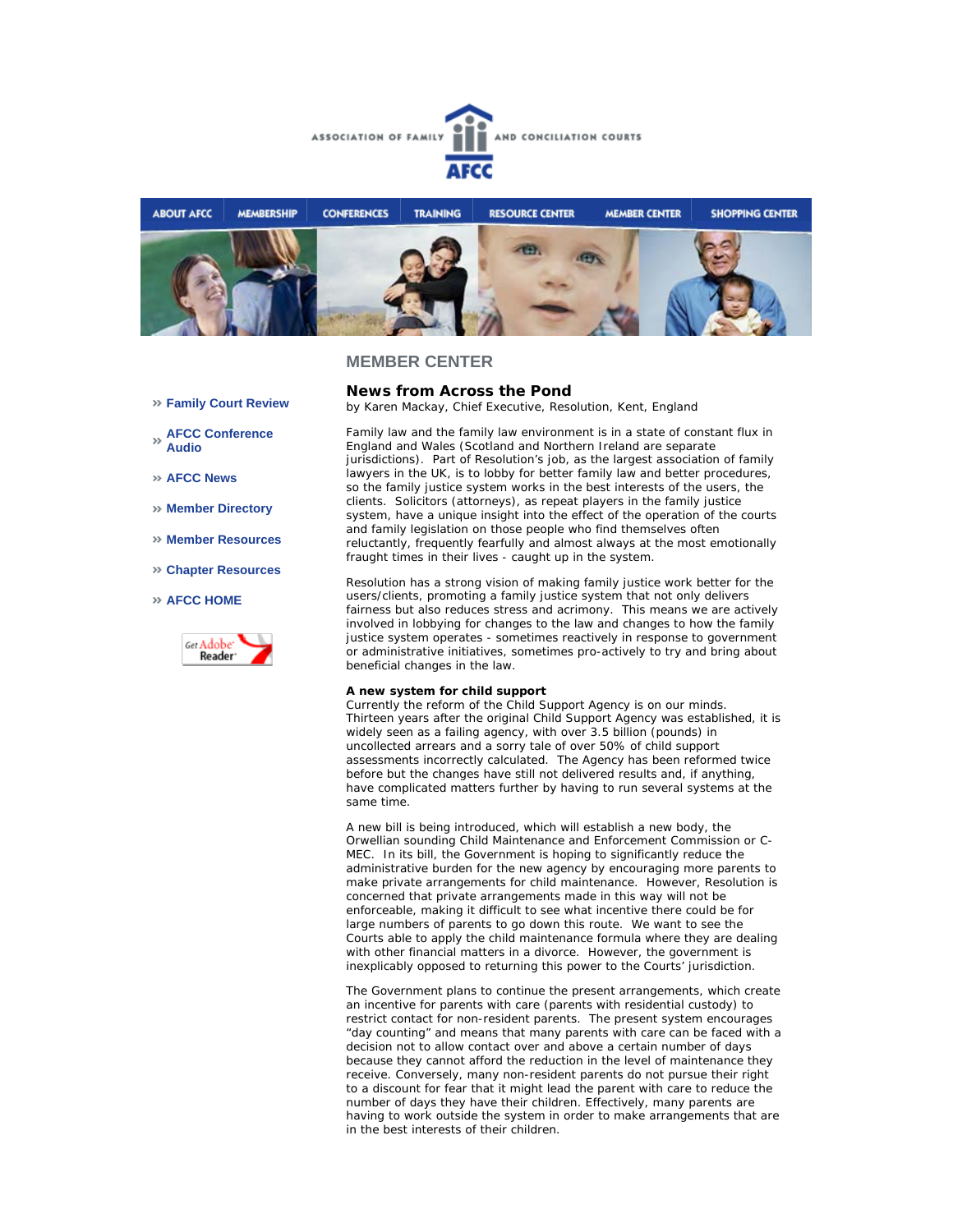The Government has made much of proposals for stringent new enforcement measures, including curfews, electronic tagging and the confiscation of passports, but these headline grabbing measures will do little to tackle the underlying issues. The real problem is not that the existing agency lacks the necessary enforcement powers, but that they do not use them often enough or early enough. There needs to be strong enforcement much earlier in the process. However, with mistakes in more than 65% of cases where a liability order has been sought, any enforcement process must include the right to appeal. The system must be fair to both parents.

There are many non-resident parents who are in substantial arrears, which, in reality, are far beyond their ability to pay. Not all arrears are due to the default of the non-resident parent and where there has been delay or miscalculations, the question is how a non-resident parent of modest means is supposed to deal with huge historic arrears? It is not uncommon for the Child Support Agency (CSA) to accept unrealistic repayment schedules which continue long after the children have grown up. Negotiated settlements with the consent of the parent with care should be central to the recovery of historic debt.

With 3.5 billion (pounds) uncollected arrears, including 760 million (pounds) of debts so old they are no longer legally enforceable, it is clear that parents with care have been badly let down by the CSA. Resolution would like to see compensation for those cases, which have been mishandled and where the debt can no longer be legally enforced or have been written off.

#### **The end of legal aid as we know it?**

Many users of the family justice system rely on public funding or legal aid to support their case. England and Wales have one of the most generous legal aid schemes in the world and legal aid is seen as another arm of the welfare state, helping vulnerable people out of social exclusion. But of late, the legal aid budget has been under huge pressure, largely as a result of increased spending on criminal cases. There are new proposals to change to a system of fixed fees for legally aided cases. Legal aid fees for family work have been frozen for 12 years, making legal aid increasingly economically unviable. Nearly 2,300 legal aid suppliers have pulled out of legal aid work in the past seven years and the fear is that fixed fees will make family legal aid work so unprofitable that few firms will be able to continue to provide this service, leaving large parts of the country, particularly the heavily populated South East where overheads are the highest, with little or no legal aid cover.

The results could be disastrous, with sufferers of domestic abuse unable to get representation for injunctions. Women will be particularly hard hit, as often they are the economically weaker party. Unfair settlements could increase child poverty and the judges are seriously worried about the likely increase in unrepresented litigants clogging up the courts, needing significantly more court time and causing delay for all court users.

Legal aid was never going to be a big money earner for lawyers, nor should it, and few of our members are in it for the money, but the worry is that it will not be financially viable for most firms to continue doing legally aided work under the new fixed fee regime. Resolution has been making strong representations for a better scheme that properly rewards those willing to still provide this vital public service.

#### **Opening the family courts**

The issue of whether the family courts should be open to the press and the public has been a hot topic for several years. The press has waged a campaign accusing the family courts of operating a system of secret justice. Family lawyers, judges and others in the family justice system have found it frustrating to be unable to defend the courts because of the lack of transparency. Last year, the Government, sensitive to the accusations of secrecy, consulted on proposals to open the family courts to the press.

Resolution instinctively supported a more open and transparent family justice system but found it difficult to reconcile the need to protect the privacy of families and children in particular from a notoriously intrusive British press with more openness. Many responses to the consultation expressed similar reservations. However, it was the voice of children that prevailed with the Government – overwhelmingly, children who were consulted were opposed to the idea of the press being able to report their private and often distressing circumstances, so the Government is going back to the drawing board, and we are likely to see new proposals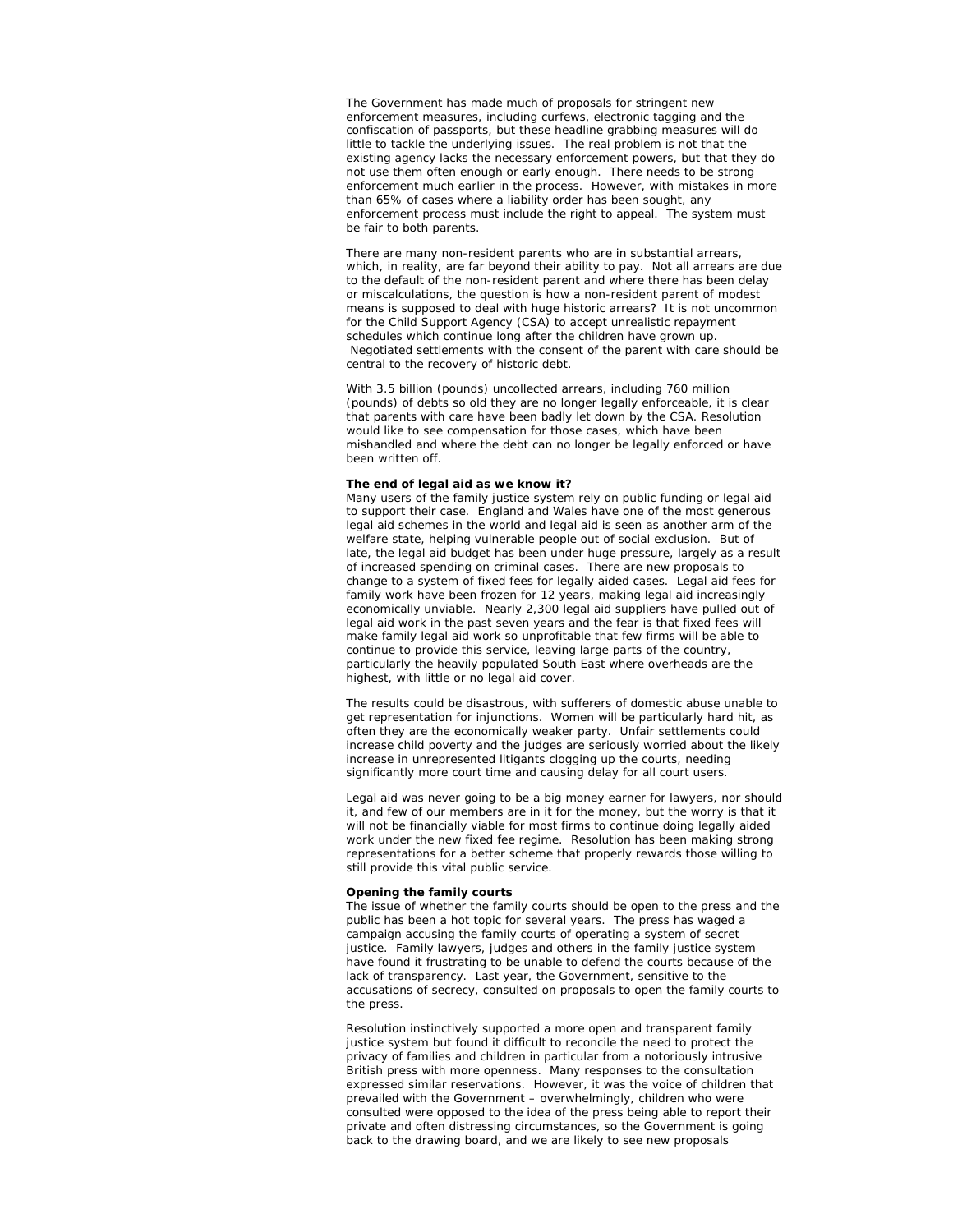suggesting better reporting of cases and clearly worded statements for parents and children setting out the reasons why the judge reached his or her particular decision. We hope that these proposals will strike the right balance between achieving greater openness and accountability while protecting the privacy of families and children in the family justice system.

These are only a few headlines of some of the challenges facing English and Welsh family lawyers. The landscape of family law seems to be in regular upheaval and further bulletins from across the pond will update readers on the current issues facing family lawyers, the courts and users of the family justice system.

If you would like further information on these topics or other issues in England and Wales, contact me at Karen.mackay@resolution.org.uk or visit www.resolution.org.uk.

6525 Grand Teton Plaza, Madison, WI 53719 Phone 608.664.3750 Fax 608.664.3751 afcc@afccnet.org www.afccnet.org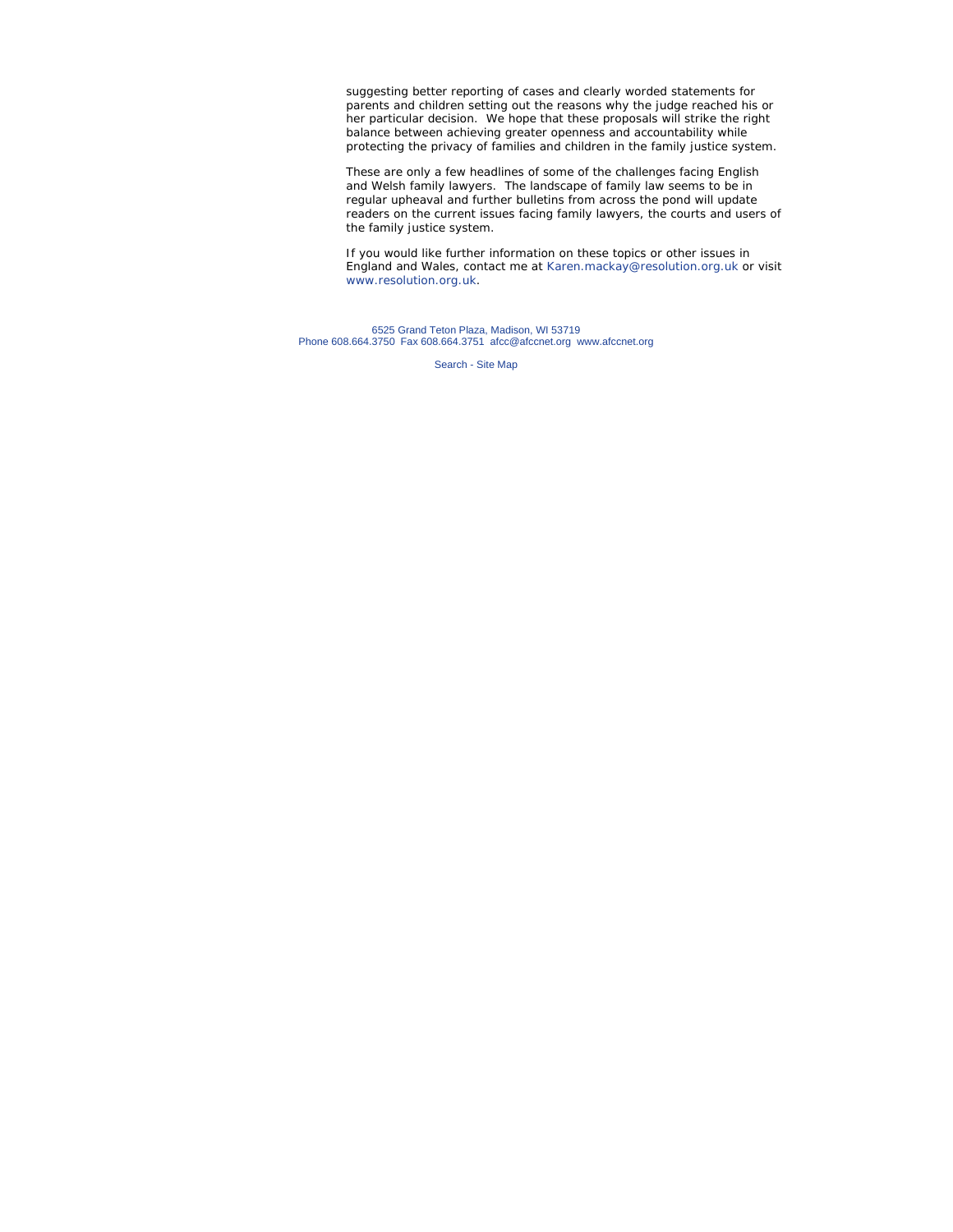



- **Family Court Review**
- **AFCC Conference Audio**
- **AFCC News**
- **Member Directory**
- **Member Resources**
- **Chapter Resources**

#### **AFCC HOME**



**Drops from Down Under - Publication Gone Wrong** *by Hon. Graham Mullane, New South Wales, Australia*

Under section 121 of the Australian Family Law Act, it is an offence to publish names of the children, the parties or witnesses in proceedings in the Family Court or information identifying any of them. There is an exception where the publication is permitted by an order of the Court.

Court orders for publication are usually made in circumstances where the child or children have been abducted and public assistance is sought for police to locate them. A publication order limits the publication in terms of the type of information that can be published and the period of publication (e.g., only until the child is located and recovered.)

The evils that can occur through widespread publication were well illustrated recently in relation to three children aged 7, 9 and 10 whose parents are divorced. Pursuant to a court order the children were living with their mother (a former journalist) in Brisbane and spending every third weekend with their father, a South African who lived in the Blue Mountains west of Sydney. He usually traveled to Queensland for those weekends and the arrangement was for him to return them to their school on Monday morning after the weekend.

On March 16, he failed to return them after a contact weekend. The next day, a Family Court Judge issued a recovery order and members of the state and federal police forces were asked to find and recover the children. On April 5, the Judge ordered that the Australian Federal Police (AFP) could publish photographs and descriptions of the father and the children. In the first week of May, the story hit the media across the country.

There was a flurry of news items and front page articles. The children, school, parents and addresses were disclosed. The mother was quoted as saying the children had "disappeared, literally." She pleaded for public help to find them and said she yearned for the children to return to her.

Photographs and descriptions of the children and the father were published. Photographs of the mother were published too.

Clearly the media overstepped the mark and published information that was not published to assist in locating the children or the father.

The next day the media informed the public that the police were searching for the father under six aliases as well as his usual name. One newspaper reported a person who had witnessed the father and the children driving away from the father's home in March and described the vehicle. The same neighbor was quoted as saying, the father loved his children and also reported that the mother had been to the father's house two weeks ago.

The mother said the Court had given her right of exclusive occupancy of the former family house, which is jointly owned, and because the husband had abandoned it, she was clearing it out and preparing to sell it.

Representatives of the Lone Father's Association and the Men's Rights Agency made statements to the media that the father was not known to